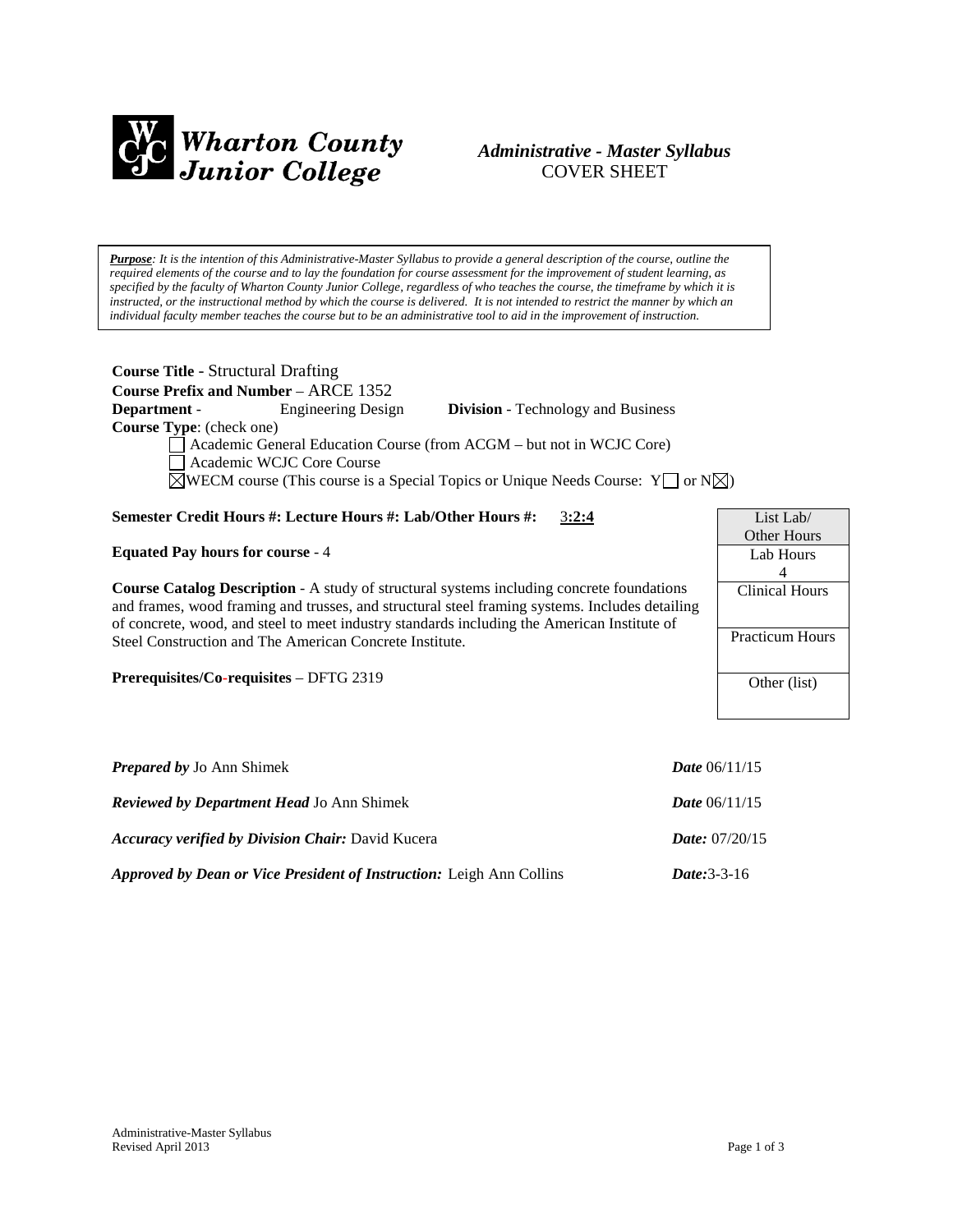

**I. Topical Outline** – Each offering of this course must include the following topics (be sure to include information regarding lab, practicum, clinical or other non-lecture instruction):

Framed Beam Details Welded Connections<br>Beam Detailing Engineering Drawings Concrete Foundations Rebar Schedules Bills of Materials Basic Trigonometry Calculations Structural Wood

Fabrication Process<br>Seated Connections **Section Drawings** 

## **II. Course Learning Outcomes**

| <b>Learning Outcomes</b>                                                                          | <b>Methods of Assessment</b>                                                                                       |  |
|---------------------------------------------------------------------------------------------------|--------------------------------------------------------------------------------------------------------------------|--|
| Upon successful completion of this course,                                                        |                                                                                                                    |  |
| students will:                                                                                    |                                                                                                                    |  |
| Identify components of structural systems;                                                        |                                                                                                                    |  |
| use reference materials (to select appropriate<br>detailing tables in the AISC Manual);           | Daily Drawings/Lab Work/Daily Quizzes<br>Three to Four Major Exams or Drawings<br><b>Structural Design Project</b> |  |
| produce drawings for concrete, wood, and steel                                                    |                                                                                                                    |  |
| framing systems;                                                                                  | (All drawings evaluated in terms of accuracy of<br>drawing views, use of line types, line quality,                 |  |
| produce drawings for concrete, wood, and steel<br>framing systems;                                | dimensioning accuracy and placement and drawing<br>organization.)                                                  |  |
| draw design details and connections for framing<br>components;                                    |                                                                                                                    |  |
| draw column and beam details for manufacture<br>and assembly utilizing various fastening methods. |                                                                                                                    |  |
| draw concrete engineering drawings and detailed<br>placement drawings                             |                                                                                                                    |  |
| calculate reinforcing steel and concrete quantities;                                              |                                                                                                                    |  |
| prepare an advanced bill of material for both steel<br>components and rebar for foundation work;  |                                                                                                                    |  |
| Identify and draw weld symbols appropriate for<br>steel erection drawing                          |                                                                                                                    |  |
| Plot drawings to scale                                                                            |                                                                                                                    |  |